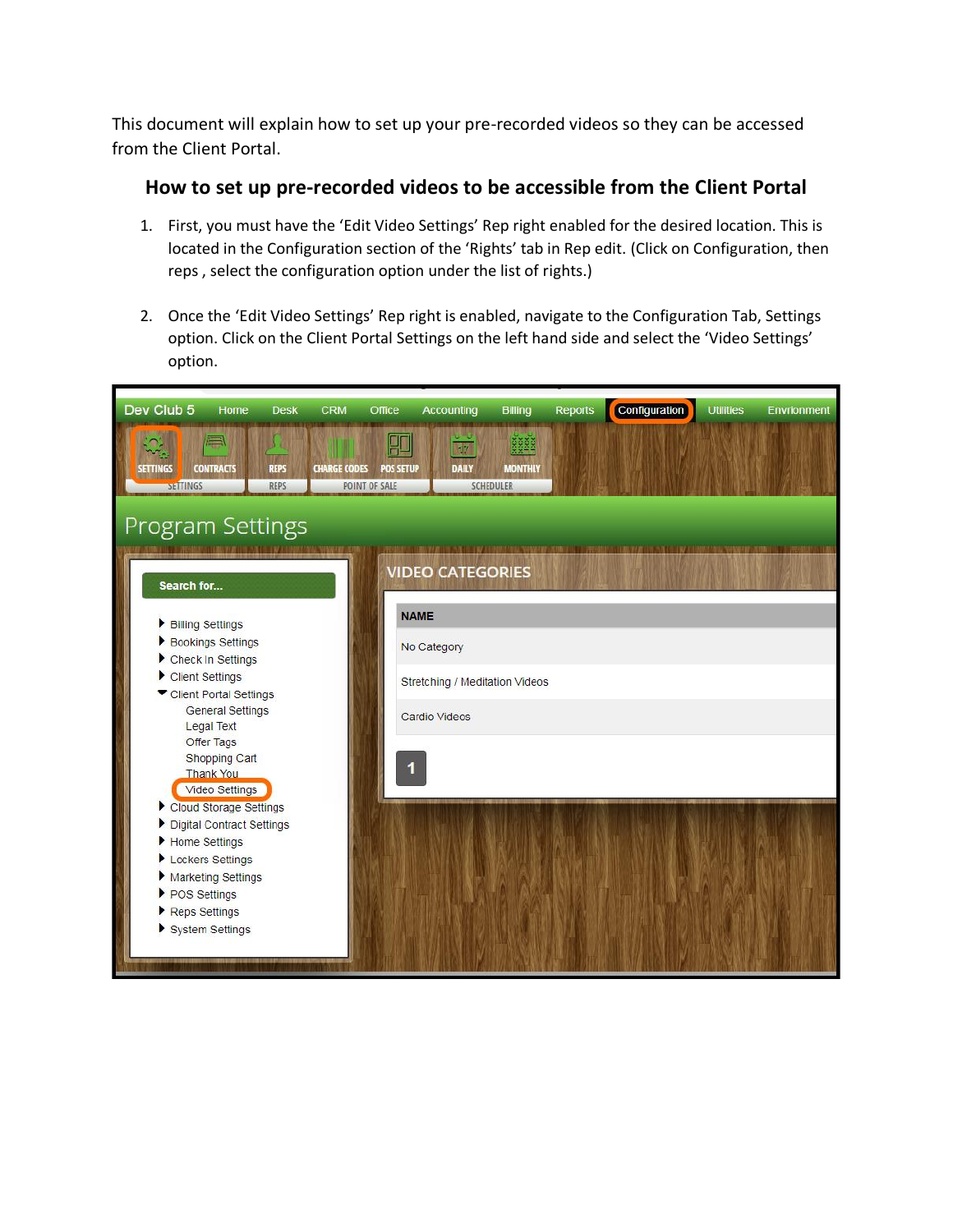3. This will load the "Video Categories" browse where you can add new video categories or edit/delete existing categories. To add a category, select the '+' button located at the top right of the "Video Categories" browse. Click the 'Edit' button to edit the category . The 'Delete' button will delete the category, any videos within the category you are deleting will be moved to the 'No Category' section. Below is the browse screen.

| <b>VIDEO CATEGORIES</b>        |                                       | $\text{II}$ -                |
|--------------------------------|---------------------------------------|------------------------------|
| <b>NAME</b>                    | <b>VIDEOS</b>                         |                              |
| No Category                    |                                       | <b>EDIT</b>                  |
| Stretching / Meditation Videos | 3                                     | <b>DELETE</b><br>EDIT        |
| Cardio Videos                  | $\overline{2}$                        | <b>DELETE</b><br><b>EDIT</b> |
|                                | <b>PAGE SIZE:</b><br>$\sqrt{5}$<br>10 | 50<br>25<br>100              |

4. When adding/editing a category, the system will load the Category Edit screen where you may enter/change the name and description of your category. The "Videos" browse option on this screen has the options to added/edited/moved/removed videos from the category. The '+' button allows you to add a video. The 'Edit' button allows you to edit the video information. The 'Move' button allows you to move the video to another category. The 'Remove' button will remove the video entirely. The Category Edit screen is depicted below:

| 素<br>Stretching / Meditation Videos<br><b>NAME</b><br><b>VIEWS</b><br><b>Description</b><br>$\mathbf 0$<br>Yoga<br>Videos for stretching the mind and body.<br><b>MOVE</b><br><b>EDIT</b><br>$\mathbf 0$<br>Transcendental<br><b>MOVE</b><br><b>EDIT</b><br>Meditation |                |                |             |             | ٠             |
|------------------------------------------------------------------------------------------------------------------------------------------------------------------------------------------------------------------------------------------------------------------------|----------------|----------------|-------------|-------------|---------------|
|                                                                                                                                                                                                                                                                        |                |                |             |             |               |
|                                                                                                                                                                                                                                                                        |                |                |             |             | <b>REMOVE</b> |
|                                                                                                                                                                                                                                                                        |                |                |             |             | <b>REMOVE</b> |
|                                                                                                                                                                                                                                                                        | Wim Hof Method | $\overline{0}$ | <b>EDIT</b> | <b>MOVE</b> | <b>REMOVE</b> |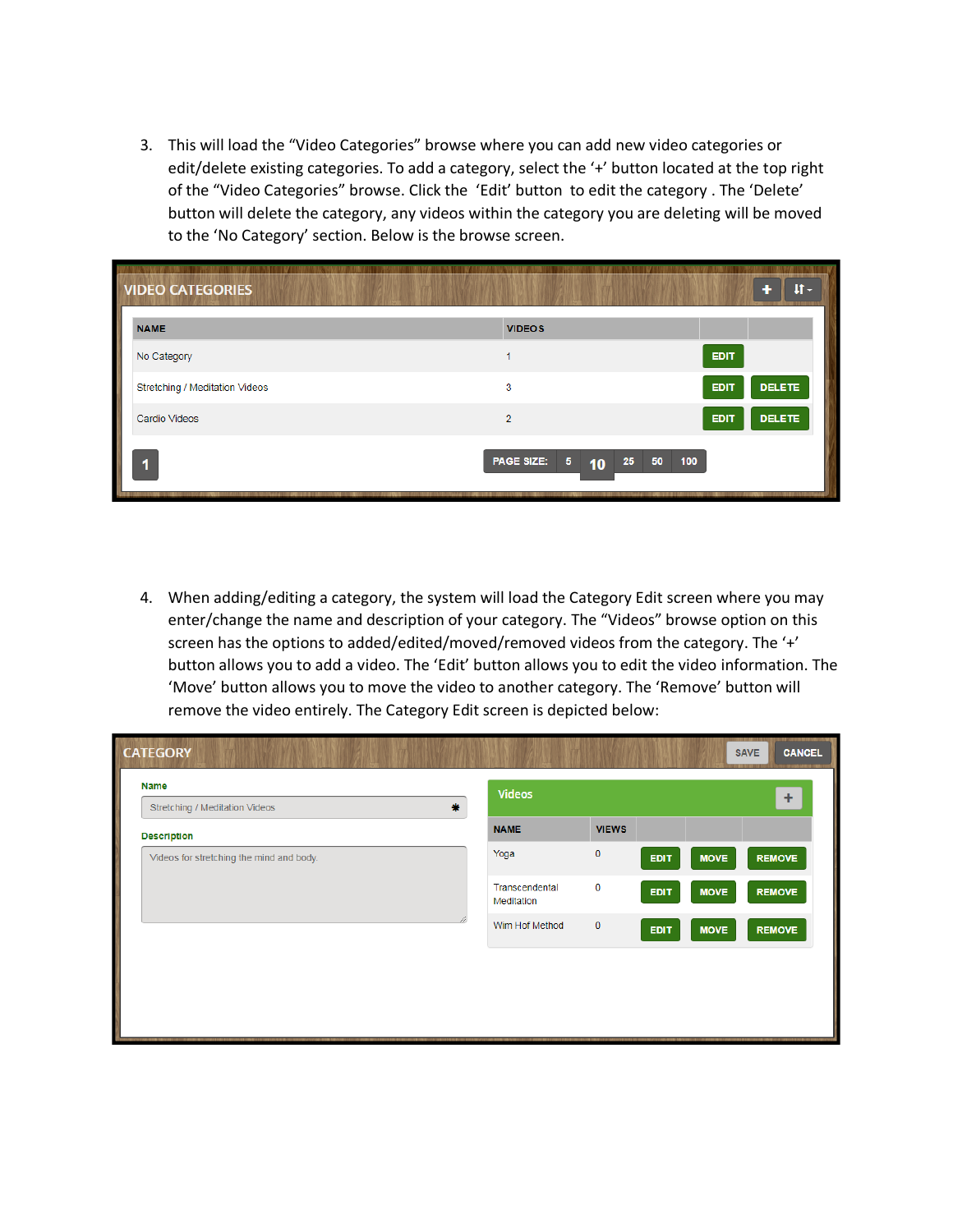5. When adding a video, an edit window will appear which will allow you to enter the Name, Description, Video URL, and additional Information for your video.

| <b>VIDEO</b>                  | SAVE | <b>CANCEL</b> |
|-------------------------------|------|---------------|
| <b>Name</b>                   |      |               |
| 帯                             |      |               |
| <b>Description</b>            |      |               |
|                               |      |               |
|                               |      |               |
| <b>Video URL</b>              |      |               |
| 帯                             |      |               |
| <b>Additional Information</b> |      |               |
|                               |      |               |
|                               |      |               |
|                               |      |               |

- 6. When entering the information for your video, be sure that you enter the exact website (Video URL) for the video that you would like to add. The best way to do this is to copy the link of the video directly from the web browser and paste it into the Video URL field. Once you have entered all of the necessary information, select the 'Save' option on the Video edit form. This will add the video to the "Videos" browse on the Category Edit Screen.
- 7. Once you are finished adding/editing your videos, be sure to save the category.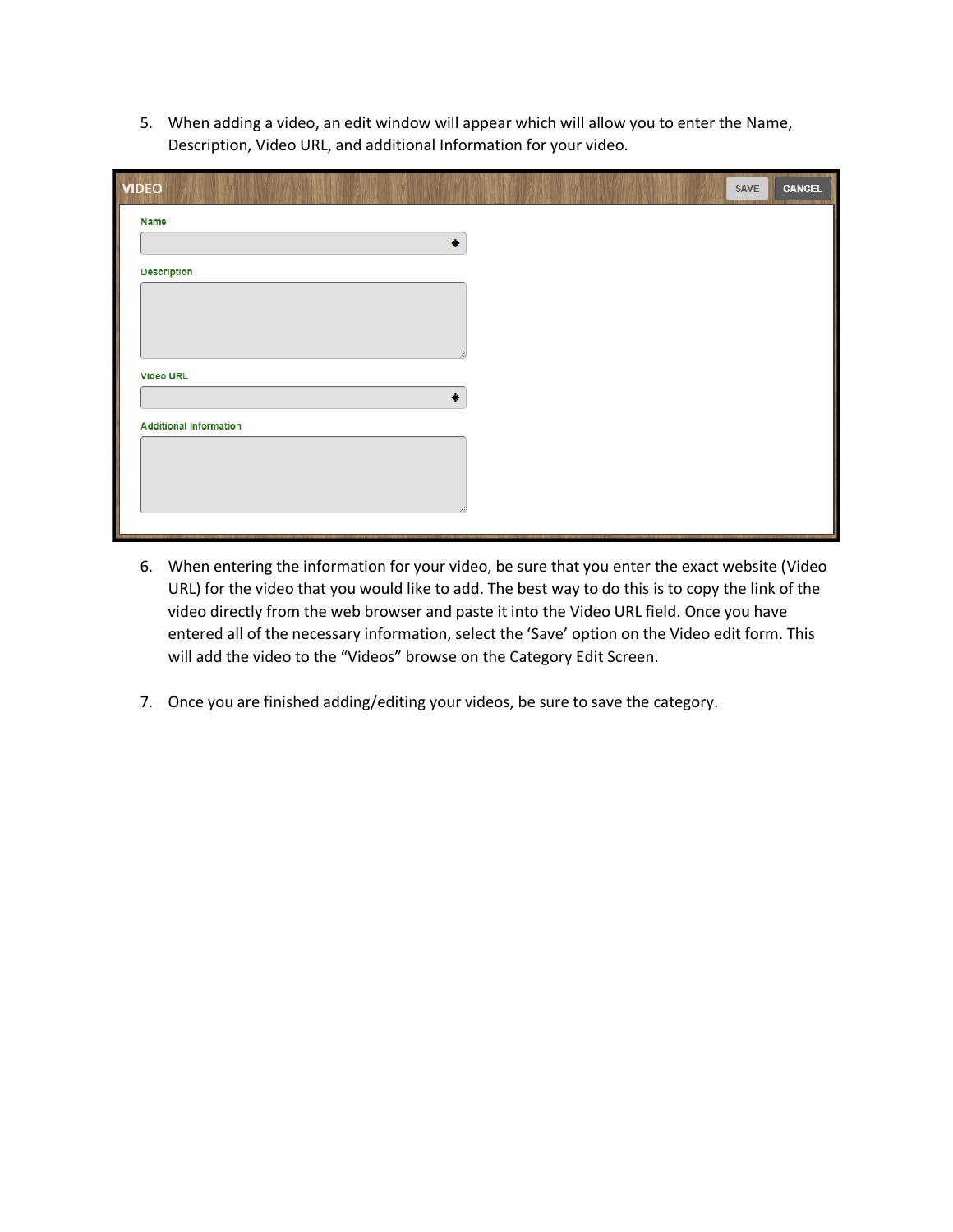## **How Clients Can Access Your Videos In The Client Portal:**

Once the setup of your videos is complete the client will see a 'Workouts' option located in the navigation bar at the top of the screen client portal screen. As long as the membership is active, the client will be able to access the videos from the 'Workouts' tab. Selecting the 'Workouts' tab will load a club filter and will display folders for each category for the selected club. 'No Category' videos will also be displayed here since they do not belong to any category. The category folders will display the category name along with a count of the videos in that category. The videos will display the video name, the date added/changed, and a count of how many times that video was viewed through the Client Portal.

| ı | Home       | <b>Join Now</b> | Online Store $\sim$ | Appointments $\sim$ | Workouts    |                                         |                                    |                                         | <b>Shopping Cart</b>                | My Account $\sim$ | Log out              |
|---|------------|-----------------|---------------------|---------------------|-------------|-----------------------------------------|------------------------------------|-----------------------------------------|-------------------------------------|-------------------|----------------------|
|   | Clinic     |                 |                     |                     |             |                                         |                                    |                                         |                                     |                   |                      |
|   | Dev Club 5 |                 |                     |                     | $\check{ }$ |                                         |                                    |                                         |                                     |                   |                      |
|   |            |                 |                     |                     |             | Stretching / Meditation V<br>3 workouts | <b>Cardio Videos</b><br>2 workouts | Name appears here<br>0 views · 6/2/2020 |                                     |                   |                      |
|   |            |                 |                     |                     |             |                                         |                                    |                                         | Privacy Policy Terms and Conditions |                   | Powered By TWIN OAKS |

When the client clicks on one of the category folders a filter section will show on the left to include a 'Category' filter indicating to the client which category is selected. The video listing will also update to display all of the videos within the selected category.

| I | Home          | Join Now                       | Online Store $\sim$ | Appointments $\sim$ | Workouts |                                                        |                                      |                            | <b>Shopping Cart</b>                | My Account $\sim$ | Log out                     |
|---|---------------|--------------------------------|---------------------|---------------------|----------|--------------------------------------------------------|--------------------------------------|----------------------------|-------------------------------------|-------------------|-----------------------------|
|   | <b>Clinic</b> |                                |                     |                     |          |                                                        |                                      |                            |                                     |                   |                             |
|   | Dev Club 5    |                                |                     |                     | $\sim$   |                                                        |                                      |                            |                                     |                   |                             |
|   | Category      |                                |                     |                     |          |                                                        |                                      |                            |                                     |                   |                             |
|   |               | Stretching / Meditation Videos |                     |                     | ×        | <b>Transcendental Meditation</b><br>0 views · 6/2/2020 | Wim Hof Method<br>0 views · 6/2/2020 | Yoga<br>0 views · 6/2/2020 |                                     |                   |                             |
|   |               |                                |                     |                     |          |                                                        |                                      |                            |                                     |                   |                             |
|   |               |                                |                     |                     |          |                                                        |                                      |                            | Privacy Policy Terms and Conditions |                   | Powered By <b>TWIN OAKS</b> |

When the client selects a video, a window will appear displaying the corresponding video information which was entered in the Video Edit form when setting up the video in the Rep Portal. The video name, description, and the additional info will be displayed in this window, but the Video URL will not be displayed. This window features a 'Watch' button, which will load the video using the Video URL. The video will open in a new browser tab.

| Yoga                        |       | $\times$     |
|-----------------------------|-------|--------------|
| <b>Yoga Description</b>     |       |              |
| Yoga Additional Information |       |              |
|                             | Close | <b>Watch</b> |